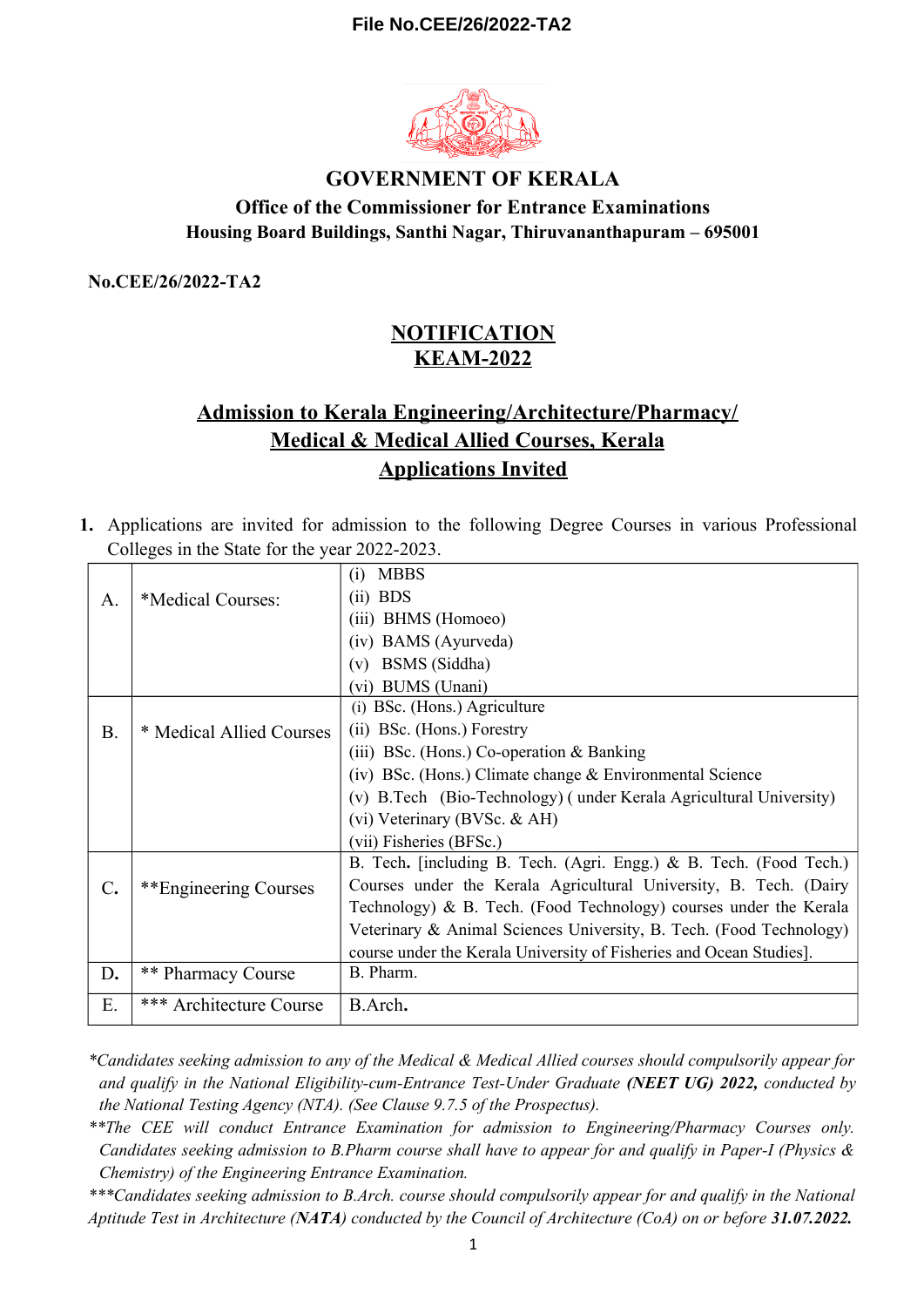**2. MODE OF SUBMISSION OF APPLICATIONS:-**Candidates satisfying the eligibility conditions as laid down in the Prospectus and who seek admission to any or all of the above mentioned courses have to apply online through the website of the Commissioner for Entrance Examinations **www.cee.kerala.gov.in** from **6 thApril 2022 to 30thApril 2022, 5.00 PM.** Candidates should upload recent Photo, Signature, Date of Birth proof and Nativity proof along with the Online application within the above date**.** The other eligibility certificates and documents can be submitted up to 10.05.2022, 5.00 PM. Candidates should submit only one application for any of the courses or all of the courses. Do not send printout of Acknowledgement page or any other documents to the office of the Commissioner for Entrance Examinations.

## **3. ELIGIBILITY FOR ADMISSION**

I. **Nativity:** Only Indian citizens are eligible for admission to Professional courses unless otherwise notified. The Overseas Citizen of India Cardholder (including PIO cardholder) shall be eligible for admission only against any Non-Resident Indian seat, provided that the OCI cardholder shall not be eligible for admission against any seat reserved exclusively for Indian citizens. (As per Government of India Gazette Notification dated 04.03.2021 and G.O (Rt) No.1264/2021/HEDN dated 23.09.2021). Candidates having Indian citizenship seeking admission to Professional Degree courses will be categorised as Keralite, Non-Keralite Category I (NK I) and Non-Keralite Category II (NK II).

**(A) Keralite**: A candidate of Kerala origin will be categorised as a 'Keralite'. Only 'Keralite' candidates are eligible for Communal/Special/Persons with Disabilities reservation or any fee concession. Children of AllIndia Service (AIS) officers (Non-Keralites) allotted to Kerala cadre are deemed to be 'Keralites'. But they will not be eligible for Communal/Special/ Persons with Disabilities reservation or any fee concession.

In order to prove that a candidate is an Indian Citizen of Kerala origin, he/she has to upload one of the following certificates to the online application [*for details, refer clause 6.1 of the Prospectus*].

i. The relevant page of Secondary School Leaving Certificate of the candidate showing the place of birth in Kerala

OR

ii. The relevant page of the Secondary School Leaving Certificate of either of the parents of the candidate showing Place of Birth in Kerala with corroborative certificate to establish the relationship between the parent and the candidate.

#### OR

iii. The relevant page of the Passport of the candidate, issued by Government of India, showing Place of Birth in Kerala or of either of the parents of the candidate showing Place of Birth in Kerala with corroborative certificate to establish the relationship between the parent and the candidate.

#### OR

iv. A certificate of birth from the authority competent to register birth (Panchayath/Municipality /Corporation) showing the candidate's or either of the parents' (in which case corroborative certificate to establish the relationship between the parent and the candidate is necessary) place of birth in Kerala, to be issued by a competent registering authority.

#### OR

v. A certificate from the Village Officer/ Tahsildar to show that the candidate or his/her Father/Mother was born in Kerala. (This is to be obtained in the prescribed format given in Annexure XXXV of the Prospectus).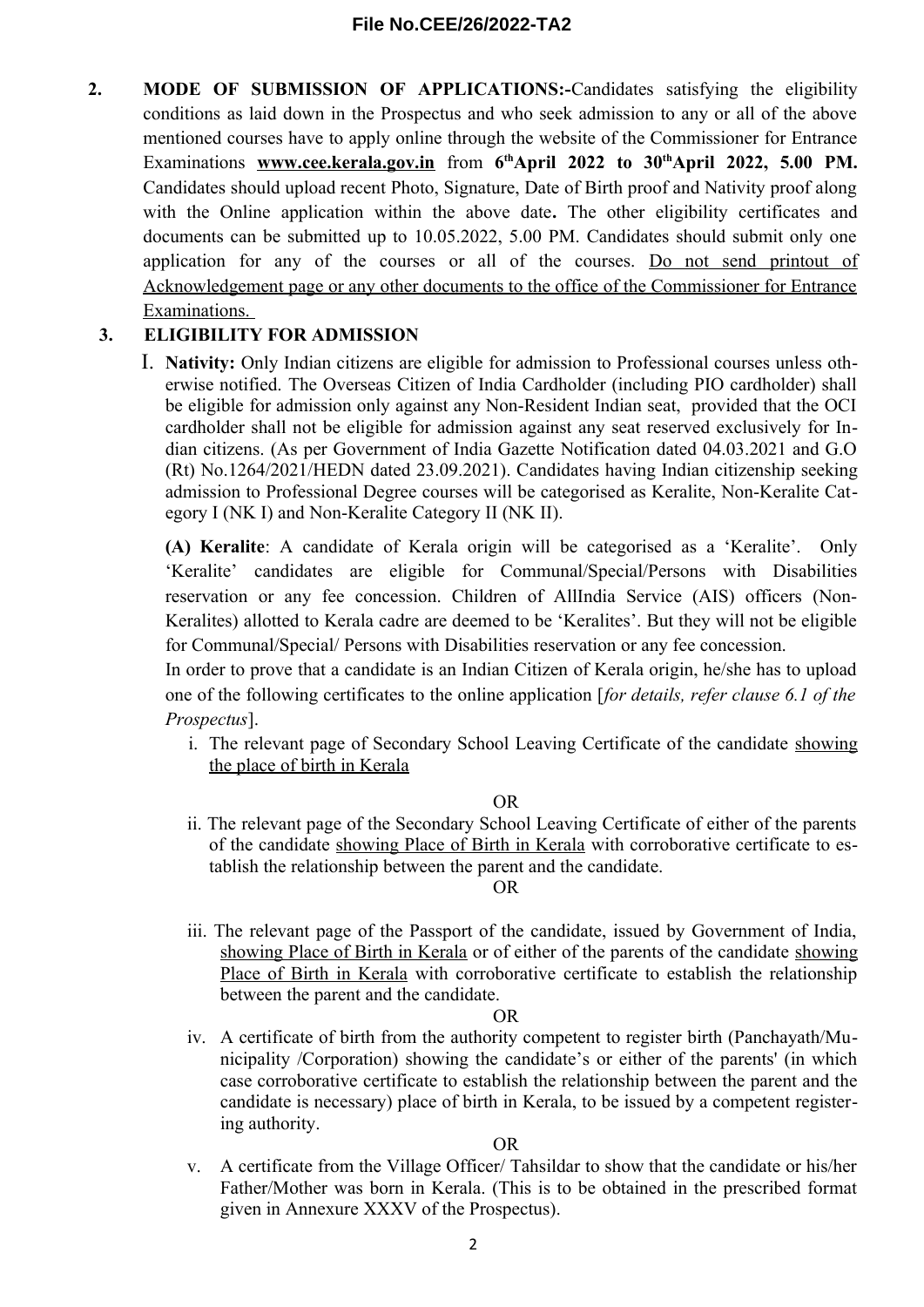OR

vi. A certificate in the format given in Annexure XXXV (a) of the Prospectus from the competent authority showing that the parent of the candidate is an All India Service officer allotted to Kerala cadre.

**(B)Non-Keralite Category I (NK I):** A candidate who is not of Kerala origin but fulfils any one of the following conditions will be categorised as 'Non-Keralite Category I'(NK I).

- a) A candidate who has undergone qualifying course in Kerala and who is son/daughter of Non- Keralite parents belong to Government of India/Defence Service, posted to Kerala.
- b) A candidate who has undergone qualifying course in Kerala and who is son/daughter of Non-Keralite parents who are serving/served Government of Kerala for a minimum period of two years.
- c) A candidate who is not of Kerala origin but has been a resident of Kerala State for a period of 5 (five) years within the period of 12 (twelve) years of his/her study.
- d) A candidate who is not of Kerala origin but who has undergone his/her school studies in Kerala from standard VIII to XII.

In order to prove that the candidate is a Non-Keralite Category I (NK I), he/she has to upload one of the following certificates to the online application.

(i) A Certificate in the prescribed format obtained from the Head of the organisation, where the candidate's parent (employee) is serving/served, and the 'Certificate showing School studies in Kerala for Standards XI & XII' obtained from the Head of Institution (in the prescribed format given in Annexure XXXVI of the Prospectus) where the candidate underwent his/her qualifying course in Kerala to satisfy the Nativity condition under the sub-clause 6.1(ii).

#### OR

(ii) A certificate of residence from the Village Officer/ Tahsildar to the effect that the candidate has been a Resident of Kerala State for a period of five years within a period of twelve years of his/her study, to be obtained in the prescribed format given in Annexure XXXVII of the Prospectus.

## OR

(iii) A Certificate showing School Studies in Kerala from Std. VIII to XII obtained from the Head(s) of the educational institution(s) in Kerala in the case of candidates who have undergone school studies in Kerala to prove that the candidate has undergone his/her studies in the schools in Kerala from Std. VIII to XII. This certificate is to be obtained as per the guidelines given in **Annexure XII** in the prescribed format given in Annexure XXXVIII of the Prospectus.

Non-Keralite Category I candidates will be considered against 'State Merit' seats for Engineering/ Architecture/B.Pharm/Medical & Medical Allied courses. But they will not be eligible for Communal/ Special/Persons with Disabilities reservation or any fee concession.

**(C) Non-Keralite Category II [NK II]:** Candidates who do not come under 'Keralite' or 'Non-Keralite Category I' will be categorised as 'Non-Keralite Category II'. Such candidates are eligible for admission to both Government and Management quota seats in Engineering courses in Government Cost-Sharing colleges. However the 'Non-Keralite Category II' (NK II) candidates will be considered for admission to the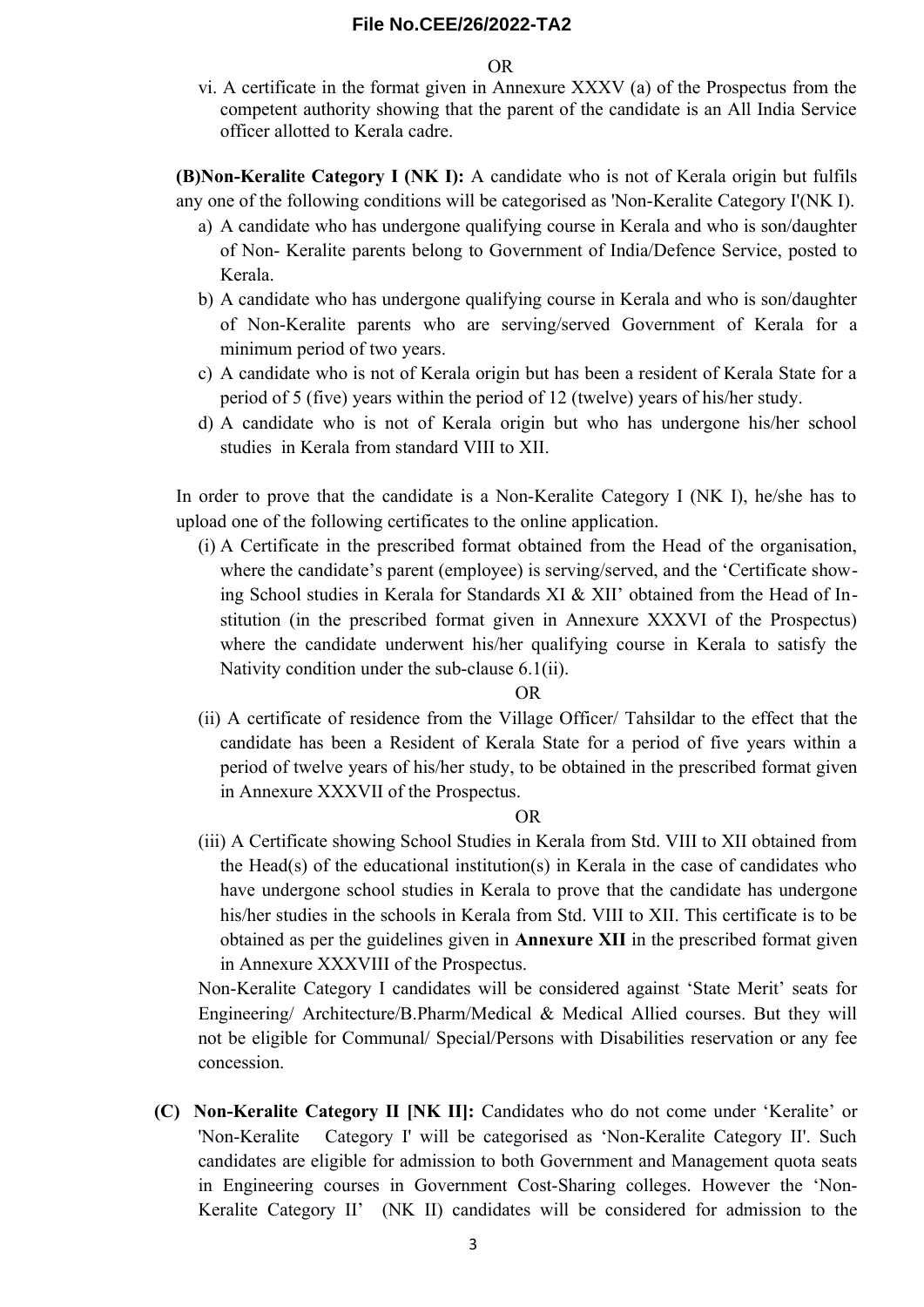Government seats in Engineering courses in Government Cost-Sharing colleges only when the Keralite and Non-Keralite I (NK I) candidates are not available for admission. 'Non-Keralite Category II' (NK II) candidates are also eligible for admission to both Government and Management quota seats in Private Self-financing Engineering/Architecture/Siddha/Unani colleges. But for Siddha and Unani courses, 'Non-Keralite Category II' (NK II) candidates will be considered only when the Keralite and Non-Keralite I (NK I) candidates are not available for admission. 'Non-Keralite Category II' (NK II) candidates are also eligible for admission to a maximum of 10% seats under Management Quota in Private Self Financing Pharmacy colleges subject to fulfilling the eligibility conditions in Prospectus clause 6.2  $\&$  6.3. 'Non-Keralite Category II' (NK II) candidates are not eligible for admission to Medical and Medical Allied/Engineering/Pharmacy/Architecture courses in Government colleges. 15% of the seats for the admission to students to MBBS/BAMS/BSMS/BUMS Courses in Self-Financing Medical colleges in Kerala are set apart for the allotment of candidates irrespective of their domicile as per the rank list prepared by the Commissioner for Entrance Examinations on the basis of the rank obtained in the NEET UG 2022 conducted by the National Testing Agency (NTA) New Delhi. The 'Non-Keralite Category II' (NK II) candidates will not be eligible for Communal/ Special/ Persons with Disabilities reservation or any fee concession. Non-Keralite II candidates should upload the 'Certificate of Completion of Qualifying Examination' in the prescribed format given in Annexure XXXIX of the Prospectus to prove their Nativity or Passport issued by Government of India to prove Indian citizenship to the online application.

## **II. ACADEMIC QUALIFICATION**

## **(a) Medical & Medical Allied Courses:**

- **i. For admission to MBBS, BDS courses:** Candidates who have passed in the subjects of Physics, Chemistry, Biology/Biotechnology and English individually at the Higher Secondary examination of the Board of Higher Secondary Education, Kerala or examinations recognised equivalent thereto and obtained a minimum of 50% marks taken together in Physics, Chemistry and Biology/Biotechnology are eligible.
- **ii. For admission to BAMS/ BHMS courses:** Candidates who have passed in the subjects of Physics, Chemistry, Biology and English individually at the Higher Secondary examination of the Board of Higher Secondary Education, Kerala or examinations recognised equivalent thereto and obtained a minimum of 50% marks taken together in Physics, Chemistry and Biology are eligible.
- **iii.** For admission to BSMS courses: Candidates who have passed in the subjects of Physics, Chemistry, Biology and English individually at the Higher Secondary examination of the Board of Higher Secondary Education, Kerala or examinations recognised equivalent thereto and obtained a minimum of 50% marks taken together in Physics, Chemistry and Biology are eligible. The candidates should have passed 10th or 12th standard with Tamil as one of the

languages or the candidate after been admitted to the BSMS course shall have to pass the Tamil language course during the first year of their professional degree.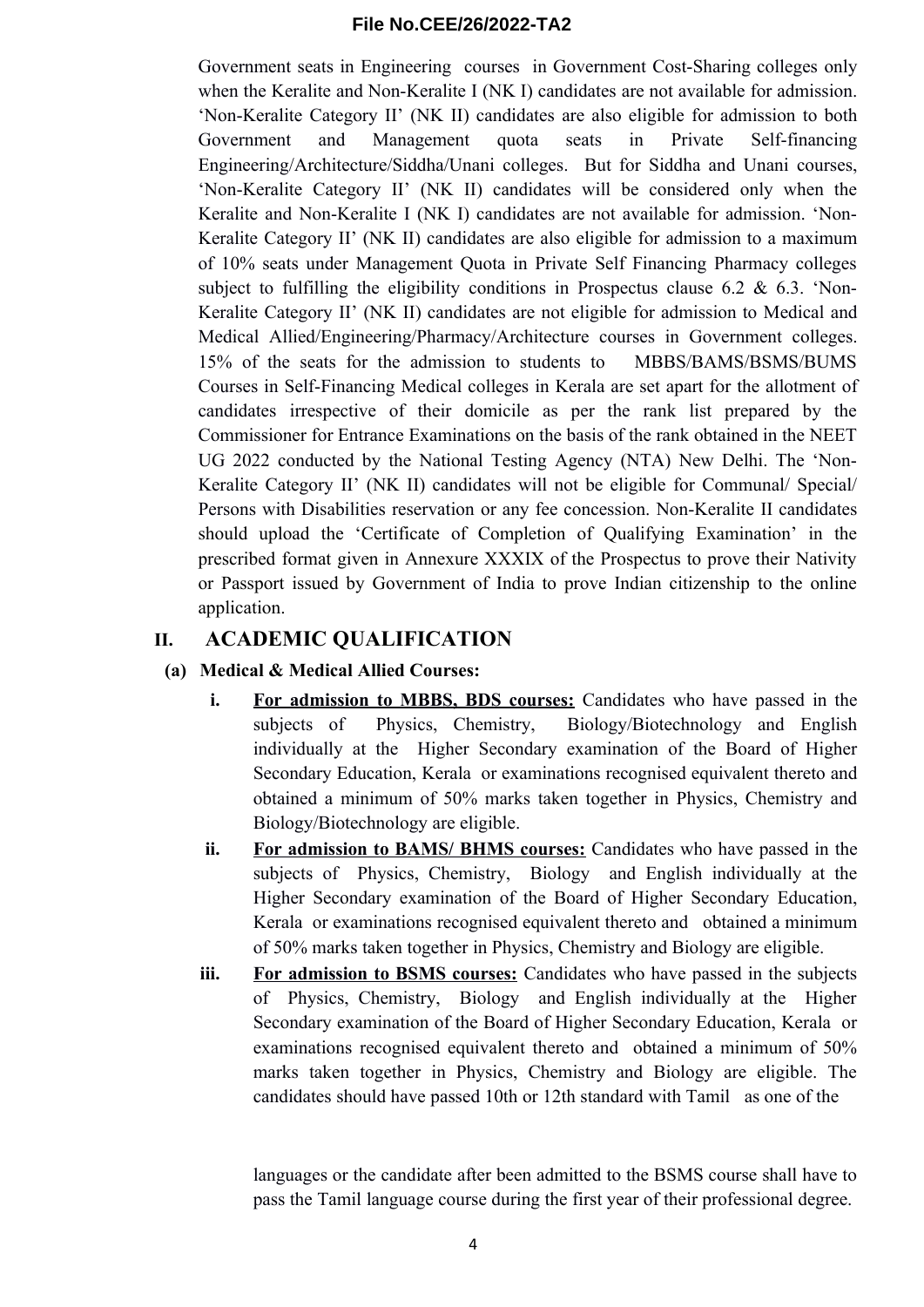- iv. **For admission to BUMS course:** Candidates who have passed in the subjects of Physics, Chemistry, Biology and English individually at the Higher Secondary examination of the Board of Higher Secondary Education, Kerala or examinations recognised equivalent thereto and obtained a minimum of 50% marks taken together in Physics, Chemistry and Biology are eligible. The candidates should have passed 10th or 12th standard with Urdu or Arabic or Persian language as a subject or clear the test of Urdu in the Entrance Examinations conducted by University or Board or Registered society authorized by the Govt. to conduct such examination or the Pre-Tib Examination of one year duration. Candidate who has not passed Urdu or Arabic or Persian language as one of the subjects in the  $10<sup>th</sup>$  Standard or in  $12<sup>th</sup>$  Standard, shall have to study Urdu language along with Arabic and MantiqWaFalsafa (Logic and Philosophy) as a subject during the First Professional BUMS session.
- **v. For admission to B.Sc.(Hons.) Agri., B.Sc.(Hons) Forestry, B.Sc.(Hons) Co-operation & Banking, B.Tech (Biotechnology) under Kerala Agricultural University, BFSc courses:** Candidates who have passed in the subjects Physics, Chemistry and Biology at the Higher Secondary examination of the Board of Higher Secondary Education, Kerala or examinations recognised equivalent thereto, with 50% marks in Physics, Chemistry and Biology put together are eligible.
- **vi. For admission to B.Sc. (Hons) Climate Change & Environmental Science,:** Candidates who have passed in the subjects Physics, Chemistry and Biology at the Higher Secondary examination of the Board of Higher Secondary Education, Kerala or examinations recognised equivalent thereto, with 50% marks in Physics, Chemistry and Biology put together are eligible. Candidates should have studied Mathematics as a subject in the +2 level.
- **vii. For admission to BVSc. & AH Course:** Candidates who have passed in the subjects of English, Physics, Chemistry, Biology at the qualifying examination and obtained 50% marks in aggregate of these subjects are eligible.
- viii. **Eligibility of B.Sc degree holders:** Candidates who have passed the BSc Degree (Three year course) examination with Physics, Chemistry, Zoology, Botany or Biotechnology as Main, and any one or two of the above subjects as Subsidiaries, with 50% marks for Main & Subsidiaries taken together, subject to the condition that they have passed Higher Secondary Examination, Kerala or examinations recognised as equivalent thereto with Physics, Chemistry and Biology as optional subjects are eligible for admission to MBBS, BDS, BAMS, BHMS and BSMS courses. For admission to BSMS course, the candidates should have passed  $10<sup>th</sup>$  or  $12<sup>th</sup>$  standard with Tamil as one of the languages or the candidate after been admitted to the BSMS course shall have to pass the Tamil language course during the first year of their professional degree.

Only those candidates who qualify in NEET UG 2022 as per the qualifying criteria described in Prospectus clause 9.7.5 (ii)  $\&$  (iii) and satisfying the nativity conditions mentioned in clause 6.1 of the Prospectus shall be considered for admission to MBBS, BDS, BAMS, BHMS, BUMS, Agriculture, Forestry, Veterinary, Fisheries courses.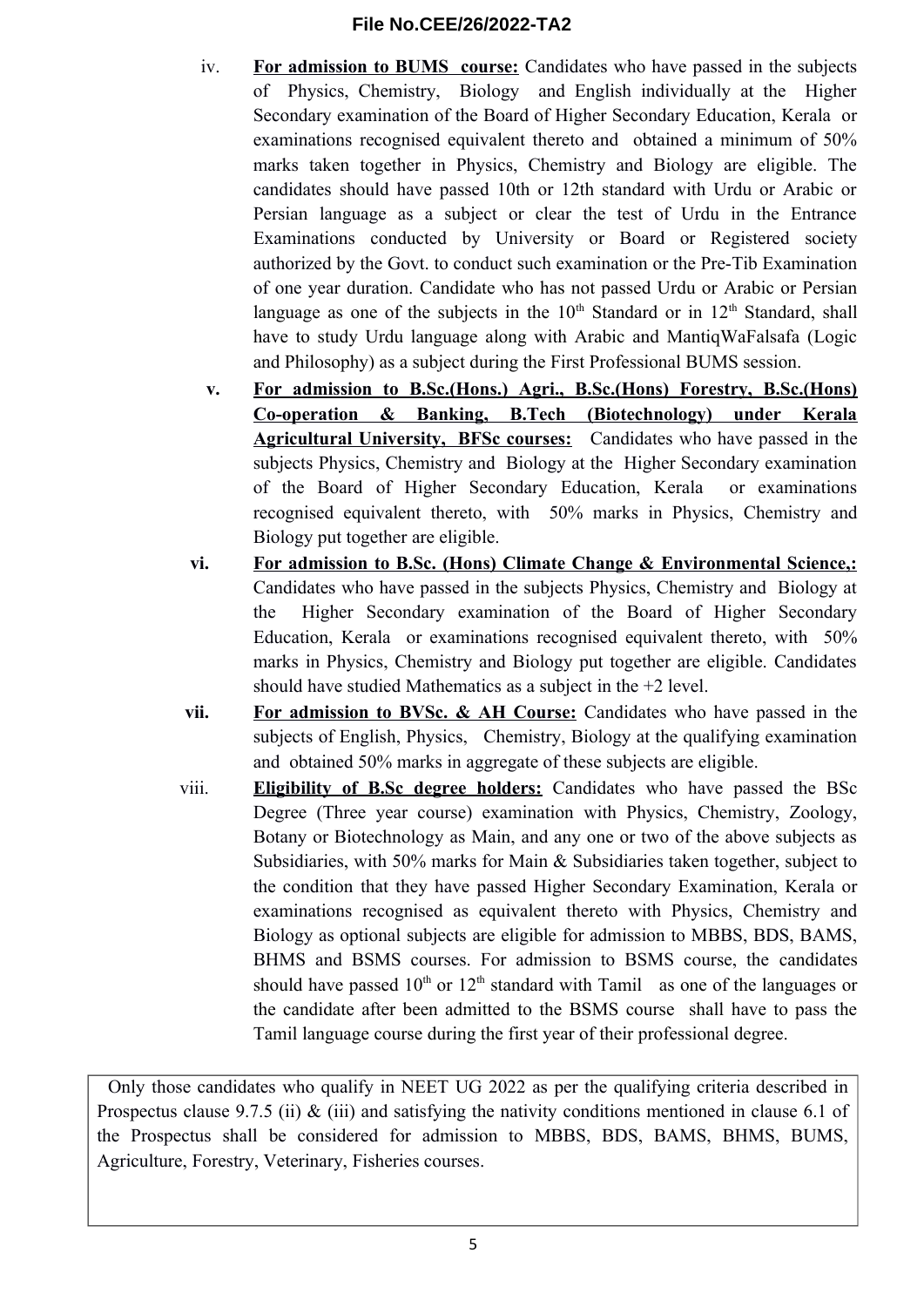## **(b)Engineering Courses:**

[Including B.Tech (Agri. Engg.) and B.Tech (Food Technology) courses under the Kerala Agricultural University, B.Tech (Dairy Technology) and B.Tech (Food Technology) courses under Kerala Veterinary & Animal Sciences University and B.Tech (Food Technology) course under Kerala University of Fisheries and Ocean Studies].

Candidates who have passed Higher Secondary Examination, Kerala, or Examinations recognized as equivalent thereto, with Physics and Mathematics as compulsory subjects and Chemistry as one of the optional subjects with atleast 45% marks put together in the above subjects are eligible for admission. In case, the candidate has not studied Chemistry, the marks obtained in Computer Science shall be considered. In case, the candidate has not studied Chemistry and Computer Science the marks obtained in Biotechnology shall be considered. In case, the candidate has not studied Chemistry, Computer Science and Biotechnology the marks obtained in Biology shall be considered. The marks as shown in the mark list of the Board of Examination obtained from the respective Higher Secondary Board shall be considered for academic eligibility.

## **Note:-**

- i. In two year Kerala Higher Secondary courses or examinations recognised equivalent thereto with two year course where the Board Examinations are conducted in both years, the total marks of two years in the respective subjects as shown in the mark lists of the respective Higher Secondary Boards will be considered for academic eligibility.
- ii. In Higher Secondary courses or examinations recognised equivalent thereto where Board Examinations are conducted only at the end of 12th class (final year), the marks in the respective subjects as shown in the mark lists of the respective Higher Secondary Boards will be considered for academic eligibility.
- iii. For all other type of Higher Secondary courses or examinations recognised equivalent thereto, the marks of the respective subjects as shown in the mark list of the respective Board of Examinations will be considered for academic eligibility.
- iv. The Vocational Higher Secondary Examination, Kerala, has been recognized as equivalent to the Higher Secondary Examination, Kerala.
- v. In the case of Nominees of Government of India and Nominees of Reciprocal Quota seats, who are selected on the basis of the marks in the qualifying examination, the academic eligibility as specified in Prospectus clause 6.2.2 is applicable.

## **(c) Architecture course:**

i. Candidates who have passed Higher Secondary Examination, Kerala or examinations recognized as equivalent thereto with Physics, Chemistry and Mathematics as compulsory subjects or passed 10+3 Diploma examinations with Mathematics as compulsory subject are eligible for Architecture course.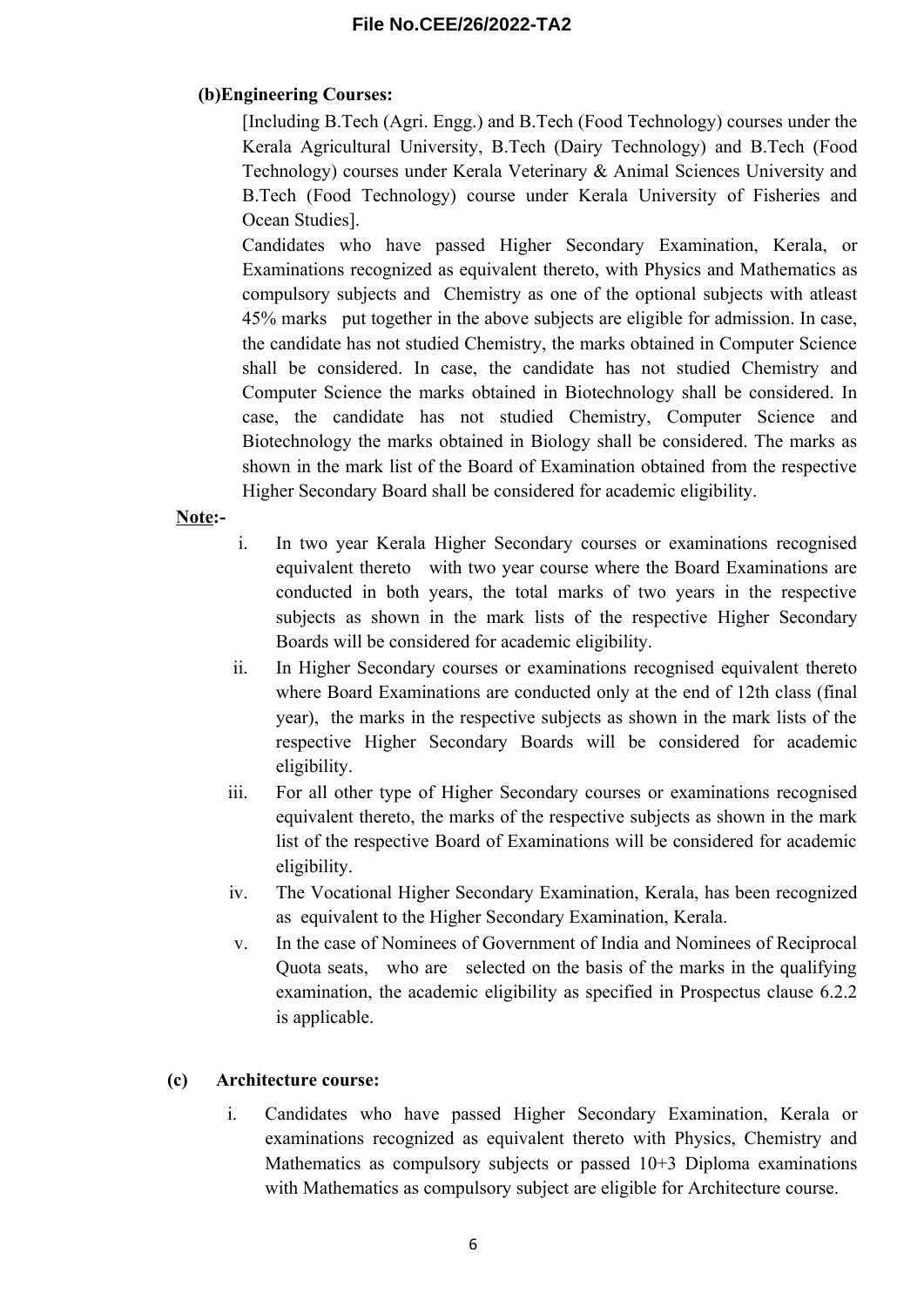- ii. In addition to the above academic eligibility, only those candidates who score the minimum eligibility marks as per the Information Brochure of National Aptitude Test in Architecture (NATA) 2022 will be considered for admission to B. Arch. course. There is no relaxation in the minimum passing score of NATA to any category of candidate as per letter No. CA/5/Academic-NATA dated 11.03.2008. The candidates are advised to qualify NATA on or before 31.07.2022.
- iii. There is no provision for lateral admission to the second year or at any stage during the 5 year course in Architecture.

## **(d) B.Pharm Course:**

Candidates who have passed  $10+2$  examination conducted by the Board of Higher Secondary Education, Kerala or examination equivalent thereto, with English as one of the subjects and Physics, Chemistry, Mathematics/Biology as optional subjects individually are eligible .

## **(III) RELAXATION IN MARKS:**

- 1) In the case of MBBS/BDS courses, candidates belonging to SC/ST or SEBC, the minimum marks obtained in Physics, Chemistry and Biology/Biotechnology taken together in qualifying examination shall be 40% instead of 50%. In respect of candidates, included in the PD quota list published by the Commissioner for Entrance Examinations, the minimum marks obtained in Physics, Chemistry and Biology/Biotechnology taken together in qualifying examinations shall be 45% instead of 50%.
- 2) In the case of BAMS/ BHMS/BSMS/BUMS courses, candidates belonging to SC/ST or SEBC, the minimum marks obtained in Physics, Chemistry and Biology taken together in qualifying examination shall be 40% instead of 50%. In respect of candidates included in the PD quota list published by the Commissioner for Entrance Examinations the minimum marks obtained in Physics, Chemistry and Biology taken together in qualifying examinations shall be 45% instead of 50%.
- 3) In the case of B.Sc.(Hons.) Agri., B.Sc.(Hons) Forestry, B.Sc.(Hons) Co-operation & Banking, B.Sc.(Hons) Climate change & Environmental Science, B.Tech (Bio Technology) (under Kerala Agricultural University), BFSc courses, candidates belonging to SEBC and the candidates included in the PD quota list published by the Commissioner for Entrance Examinations, the minimum marks required for admission shall be 5% less than that prescribed for general category. For candidates belonging to SC/ST, a minimum pass mark is required.
- 4) In the case of B.VSc& AH course, candidates belonging to SC/ST, SEBC and the candidates included in the PD quota list published by the Commissioner for Entrance Examinations, the minimum marks required for admission shall be 47.5% instead of 50%.
- 5) In the case of Engineering Courses, candidates belonging to SC/ST/ SEBC and the candidates included in the PD quota list published by the Commissioner for Entrance Examinations, the minimum mark obtained in Physics, Mathematics, Chemistry/Computer Science/Biotechnology/Biology taken together in qualifying examination shall be 40% instead of 45%.
- **Note:** The relaxation of marks in the qualifying examination extended to SEBC candidates only will be applicable to OEC candidates, even if they are allotted against the unavailed seats of SC/ST candidates.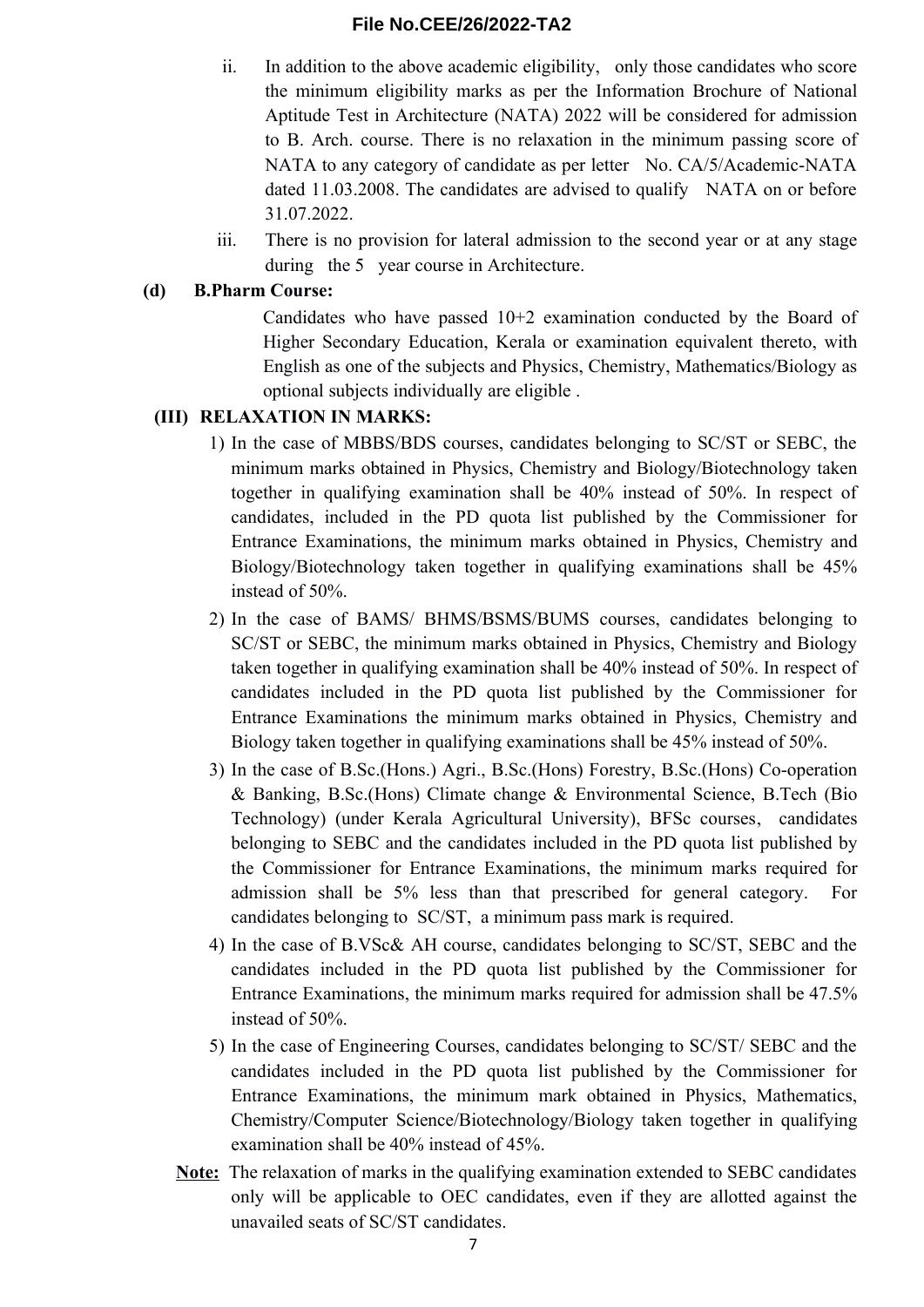**IV. Age:** Applicants should have completed **17 years of age as on the 31st December 2022.** No relaxation in the minimum age will be allowed. There is no upper age limit for Engineering, Architecture and B.Pharm Courses. For Medical and Medical Allied courses, the upper age limit will be as per the Information Bulletin of NEET (UG)-2022. Candidates should upload proof for their date of birth to the online application.

## **4. SCHEDULE OF THE ENGINEERING/PHARMACY ENTRANCE EXAMINATION**

The Engineering Entrance Examination will be held at selected venues in District centres in Kerala and in New Delhi, Mumbai and Dubai (UAE), on the dates mentioned below as per Indian Standard Time (IST).

| <b>Engineering/Pharmacy Entrance Examination</b> |        |                      |          |                     |  |  |  |
|--------------------------------------------------|--------|----------------------|----------|---------------------|--|--|--|
| 26/06/2022                                       | Sunday | 10.00 AM to 12.30 PM | Paper-I  | Physics & Chemistry |  |  |  |
|                                                  |        | 2.30 PM to 5.00 PM   | Paper-II | Mathematics         |  |  |  |

**Note**: 1.Candidates applying for admission to B.Pharm Course shall have to select B.Pharm in the application and write Paper-I (Physics & Chemistry) of the Engineering/Pharmacy Entrance Examination.No request for change in examination centre will be entertained at any circumstances.

## **5. APPLICATION FEE:**

|     | <b>Course(s)</b> Opted                                 | General | <b>SC</b> | <b>ST</b> |
|-----|--------------------------------------------------------|---------|-----------|-----------|
|     | Engineering only/B.Pharm only/both                     | 700     | 300       | Nil       |
| (2) | Architecture only/Medical &Medical Allied<br>only/both | 500     | 200       | Nil       |
| 3)  | Both $(1)$ & $(2)$                                     | 900     | 400       | Nil       |

**(a)**Candidates can remit the application fee in either of the two following methods: (See Prospectus clause 7.3)

- (i) Online Payment: See instructions in the website.
- (ii) E-chalan: In case of payment through e-chalan, the payment should be made in the designated post offices in Kerala, in cash by submitting the e-chalan generated from the website while submitting online application (See instructions in the website). The lists of Post Offices are available in the website.
- **(b)**Candidates opting Dubai (UAE) as the Centre for Entrance Examination**:** Candidates choosing 'Dubai' as Examination Centre will have to remit an additional fee of Rs.12,000**/-** along with the application fee (*See prospectus clause 7.2.2 for more details*). Time of Examinations is scheduled as per the Indian Standard Time.
- **Note**: The Application fee/additional fee once remitted will not be refunded under any circumstances.

## **6. LAST DATE AND TIME FOR ONLINE SUBMISSION OF APPLICATION:**

The last date for online submission of application is 30.04.2022**, 5.00 PM**. Candidates should upload Photo(taken within 6 months), Signature, Date of Birth proof, and Nativity proof along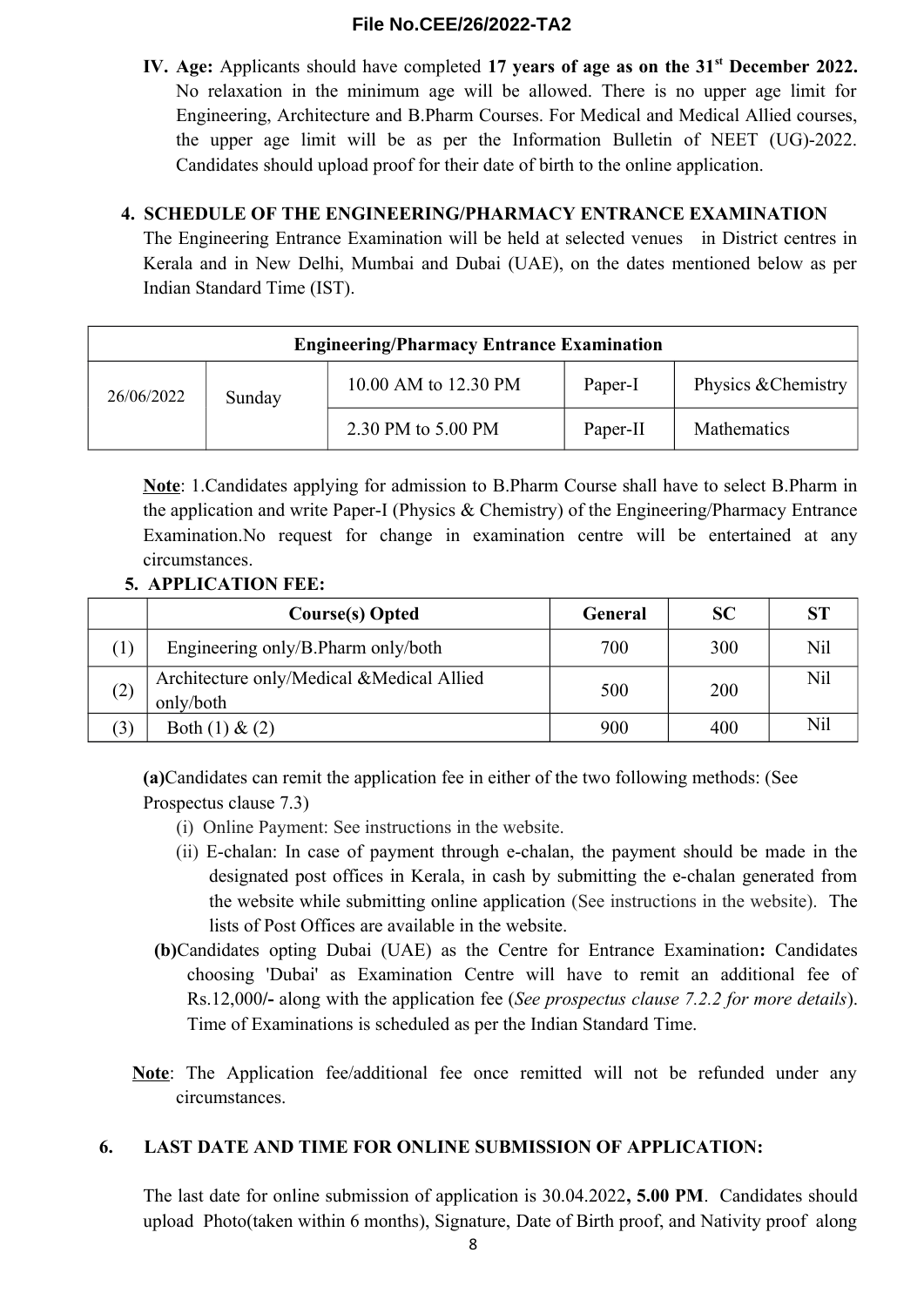with Online Application within 30.04.2022, 5.00 PM. The eligibility Certificates and other supporting documents should be uploaded on or before 10.05.2022, 5.00 PM.

Do not send printout of Application Acknowledgement page or any other documents to the Office of the Commissioner for Entrance Examinations.

## **7**. **DOCUMENTS AND CERTIFICATES TO BE UPLOADED ALONG WITH THE ONLINE APPLICATIONS.**

- **(i)**Nativity Proofand Date of Birth Proof: All candidates should upload Nativity Proof and Date of Birth Proof along with the Online application (see Prospectus Clauses 6.1, 6.3). OCI/PIO rank holders shall have to upload the documents to prove their OCI/PIO status.
- **(ii)** Other Certificates/Documents for Communal/Special Reservation

(see Prospectus Clauses 5.2 to 5.7)

- a) Candidates claiming reservation under Socially and Educationally Backward Classes (SEBC) and Other Eligible Communities (OEC) should upload the Non-Creamy Layer Certificate for State Govt. Education purpose obtained from the Village Officer.(Format is given in Annexure XXVII of the Prospectus). Those OEC candidates who do not come under Non-Creamy Layer Category should upload the Community Certificate obtained from the Village Officer for availing fee concession.(Format is given in Annexure XXXIII of the Prospectus). If the Community is correctly recorded in SSLC/Educational Certificate of the candidate it can be considered instead of Community Certificate issued by the Village Officer.
- b) Candidates claiming reservation under Scheduled Castes (SC) and Scheduled Tribes (ST) should upload the Community Certificate obtained from the Tahsildar. (Format is given in Annexure XXIX of the Prospectus).

Candidates claiming SC/ST reservation who are children of Inter-caste married couple of whom one is SC/ST, should upload the Inter-Caste marriage Certificate (Format is given in Annexure XV of the Prospectus) from the Tahsildar and Extract of First standard school admission register showing the caste/community, and the relevant page of secondary school leaving certificate in addition to the Community Certificate stated above. If the candidate is not from the Kerala SSLC stream, relevant page of the School Leaving Certificate of the parents should be uploaded.

SC/ST claims in respect of candidates whose parents were natives of other states but migrated to the State of Kerala should be supported with additional documents to prove that they had migrated to this state before 1950.The candidates who are reconverted to Hinduism from Christianity of Scheduled caste origin should upload community certificate from the Tahsildar concerned to the online application, along with the Gazette Notification regarding re-conversion.Such candidates should also upload the Sudhi Certificate and relevant page of the school documents of the candidate and his/her parents.

- c) Candidates eligible for the seats reserved for Economically Weaker Sections in general category (EWS) should upload the EWS certificate obtained from the Village Officer in the prescribed format given in Annexure XXVI (a)  $\&$  (b)] of the Prospectus.
- d) Candidates belonging to Communities listed in Annexure X (a) of the Prospectus who are eligible for educational concessions as is given to OEC should upload the Community and Income Certificates in the format given in Prospectus Annexures XXXIII and XXXI respectively) from the Village Officer. If the Community is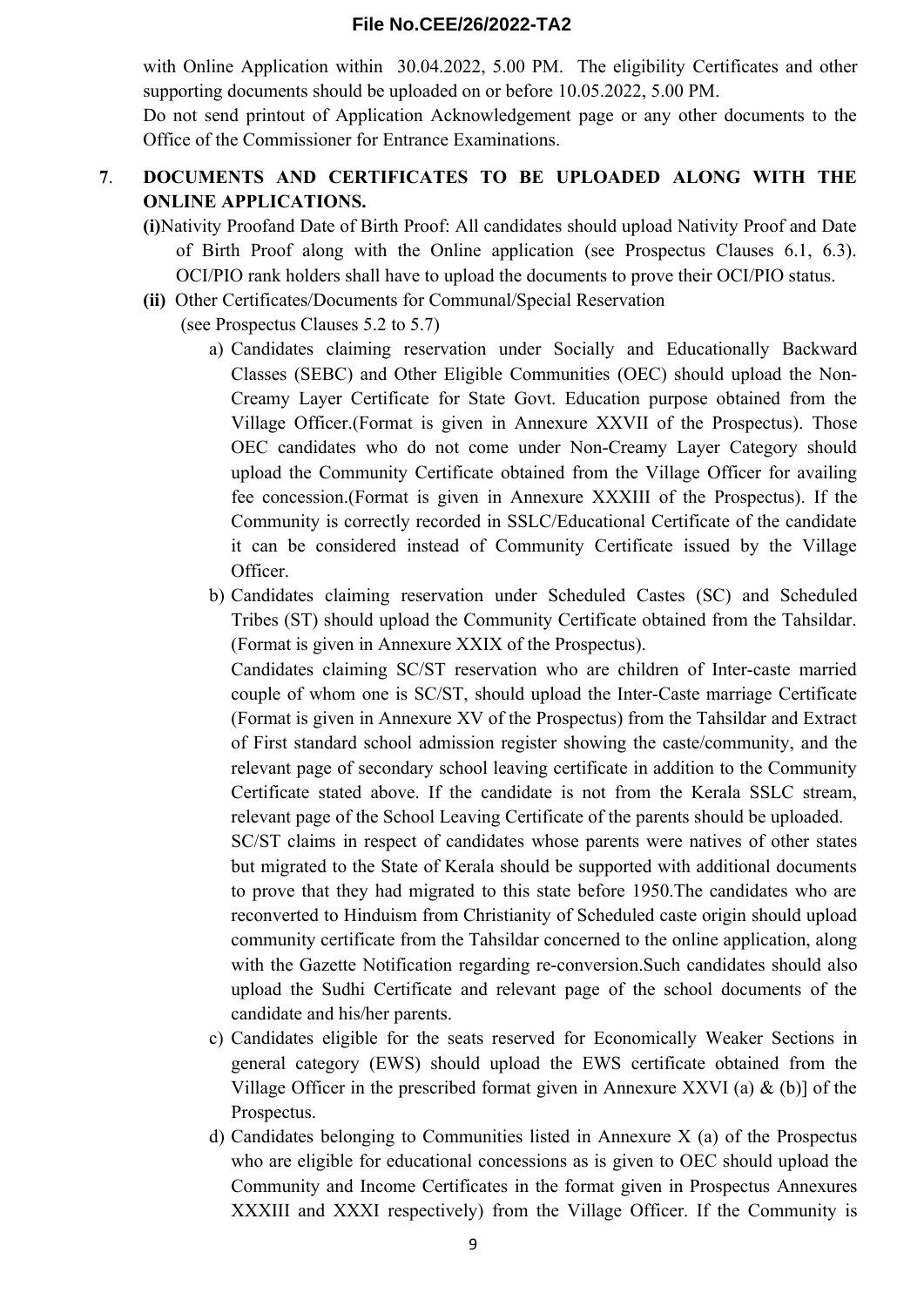correctly recorded in SSLC/Educational Certificate of the candidate it can be considered instead of Community Certificate issued by the Village Officer.But those who have uploaded Non-Creamy Layer Certificate for claiming the applicable reservation need to upload the Income Certificate only for availing the fee concession.

e) Candidates who are children of Inter-Caste married couples of whom one is SC/ST will be eligible for educational and monetary benefits admissible to SC/ST. Such candidates should upload Inter-Caste marriage Certificate from the Tahsildar in the format given in Annexure XV of the Prospectus.

Children of Inter-caste married couple with either the father or mother belonging to a community included in SEBC list, or with father and mother belonging to different communities, both of which are included in the SEBC list, are eligible for reservation under SEBC. Such candidates should upload a Non-Creamy Layer certificate specifying the community of the candidate from the Village Officer in the prescribed proforma given in Annexure XXVII of the Prospectus.

- f) Candidates seeking Special Reservation as per Clause 5.2 of the Prospectus should upload the required documents mentioned therein.
- g) Candidates (except SC/ST/OEC) including General category who are desirous of being considered for any fee concession/scholarship/any other benefits based on annual family income should upload the Income Certificate (Format is given in Annexure XXXI of the Prospectus) obtained from the Village Officer to the online application.
- h) An applicant, who depends upon his/her Father/Mother/Brothers and Sisters (inclusive of first cousins)/Husband/Wife/Brothers and Sisters (inclusive of first cousins) of Father or Mother/Half Brother/Half Sister/Adopted Father or Adopted Mother working abroad is eligible to apply under NRI Quota.Candidates who wish to apply for the NRI quota seats available in the Private self-financing Medical/Dental colleges should upload the following documents:
	- **1)** Passport copy and Visa attested by the Embassy/Green Card/Overseas Citizen of India (OCI) documents of their respective sponsors. The job of the sponsor should be mentioned in any of the above documents. The validity of the Visa should be up to the closing date of admission for Medical course.
	- **2)** In case, the employment of the sponsor is not mentioned in the above documents the candidate has to submit Employment certificate of the sponsor attested by the Embassy/Consulate authorities.
	- **3)** Certificate clearly establishing the relationship of the sponsor with the candidate shall be obtained from the Revenue authorities as per the G.O (Ms) No. 243/14/H&FWD dated 06.08.2014. (Format is given in Annexure XXX of the Prospectus). If the Sponsor is father /mother of the applicant Educational Certificate of the applicant containing the name of the Sponsor shall also be accepted.
	- **4)** Sworn affidavit from the Sponsor in the stamp paper worth Rs. 200/- should be produced (Format is given in Annexure XL of the Prospectus). The same shall also be notarized by the Notary Public, disclosing that the student is dependent of the sponsor and all the expenses i.e. tuition fee and special fee, of the candidate for the entire course period will be borne by the Sponsor.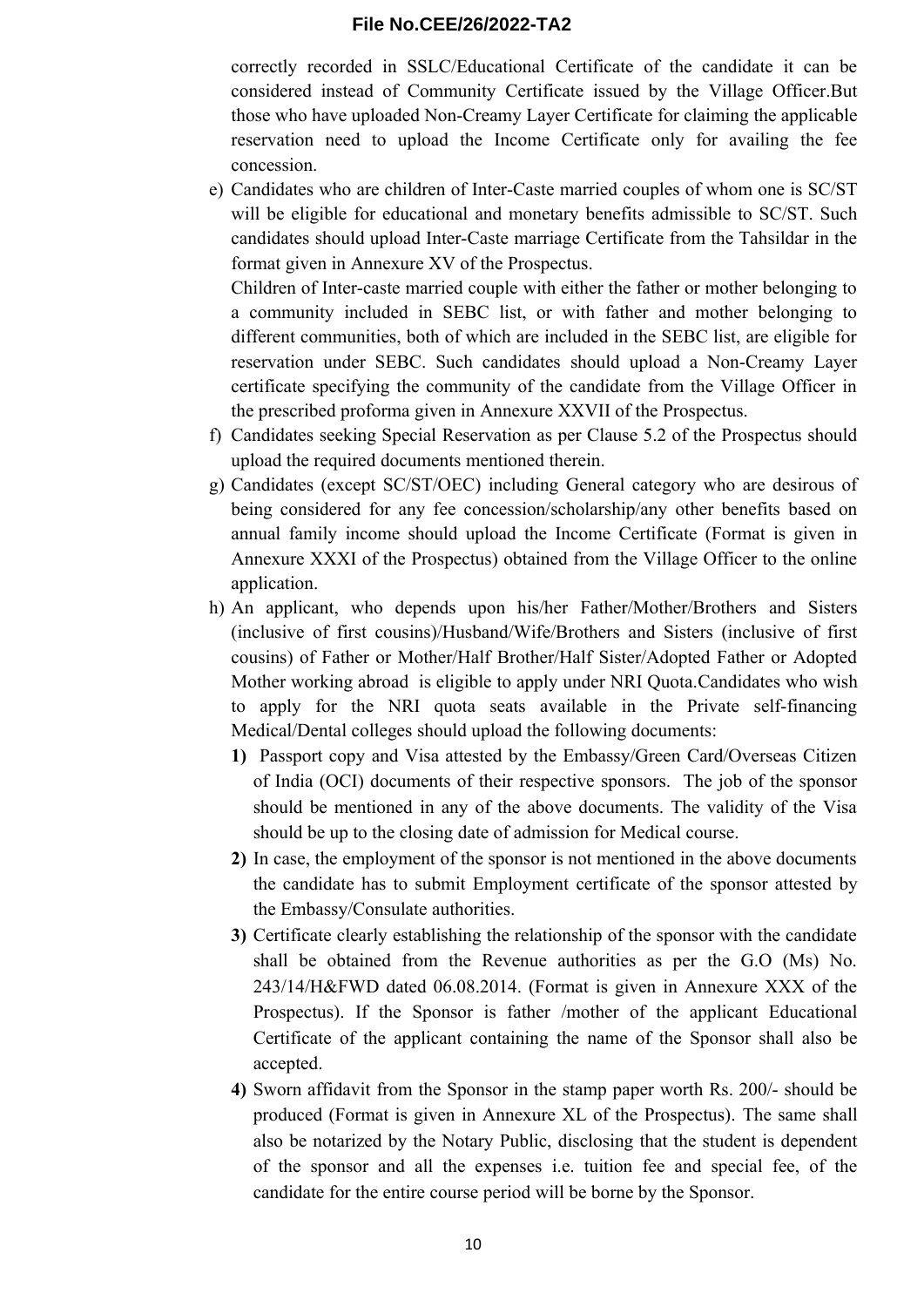**5)** In case the sponsor is abroad, the sponsor has to submit the sworn affidavit (Format is given in Annexure XL of the Prospectus) notarized by the Notary Public/Consulate/Embassy as per the rules and regulations prevailing in the respective countries, where the sponsor is presently working, disclosing that the student is dependent of the sponsor and that all expenses i.e. tuition fee and special fee, of the candidate for the entire course period will be borne by the Sponsor.

**Note**: As per the Judgment of Hon'ble Supreme Court of India in WP(c)no. 380/2019 dated. 13.10.2020, in case NRI quota seats is about to lapse for want of students having domicile certificate, admission will be made without considering domicile certificate.

i) Candidates, who want to take admission under Minority quota (Christian/Muslim) seats of Engineering/Architecture/Pharmacy/MBBS/BDS courses in the Selffinancing colleges having Minority status, should upload the Community/Minority certificate from the Village Officer concerned for availing the claim. Format is given in Annexure XXXIII of the Prospectus. If the religion is correctly recorded in SSLC/Educational Certificate of the candidate it can be considered instead of Community/Minority Certificate issued by the Village Officer. The Candidates who have uploaded Non-creamy layer certificate need not upload the community certificate.

**Note:** Candidates seeking reservation under Persons with Disabilities (PD) must claim the reservation and need not upload the Disability Certificate along with the Online application. But they must produce the Disability Certificate from the District Medical Board certifying the percentage of degree of disability, before the State Medical Board constituted by the State Government at the time of verification. (*see Prospectus clause 5.3*)

**(iii) Course Certificate/Mark List:** Candidates who have selected Medical courses and have studied Sanskrit at +2 level should upload Course Certificate/copy of mark list (as applicable) to the online application. Final year VHSE **(**Livestock Management),HSE (Dairy Farmer Entrepreneur course), HSE (Small Poultry Farmer Course) and final year VHSE (Agri.)course/ HSE (as per NSQF Agri. stream) course students should upload the course certificate (with signature and seal of the authority affixed) from the Head of the Institution along with the Online Application.

The candidates who have already passed the above Plus-two/VHSE course must upload the mark list of the qualifying examination. The Course Certificate is to be obtained in the prescribed format.

- **8. Incomplete or defective Applications will be summarily rejected.**
- **9. ADMIT CARD:** The Admit Cards for the Engineering/Pharmacy Entrance Examination can be downloaded from the website **www.cee.kerala.gov.in.** It will be notified later. The printout of the admit card thus obtained will have to be produced at the time of examination. Admit Cards will not be sent by post from this office to the candidate.
- **10.** The Engineering Entrance Examination and the allotments/admissions to all the courses will be based on the various provisions laid down in the Prospectus approved by the Government.